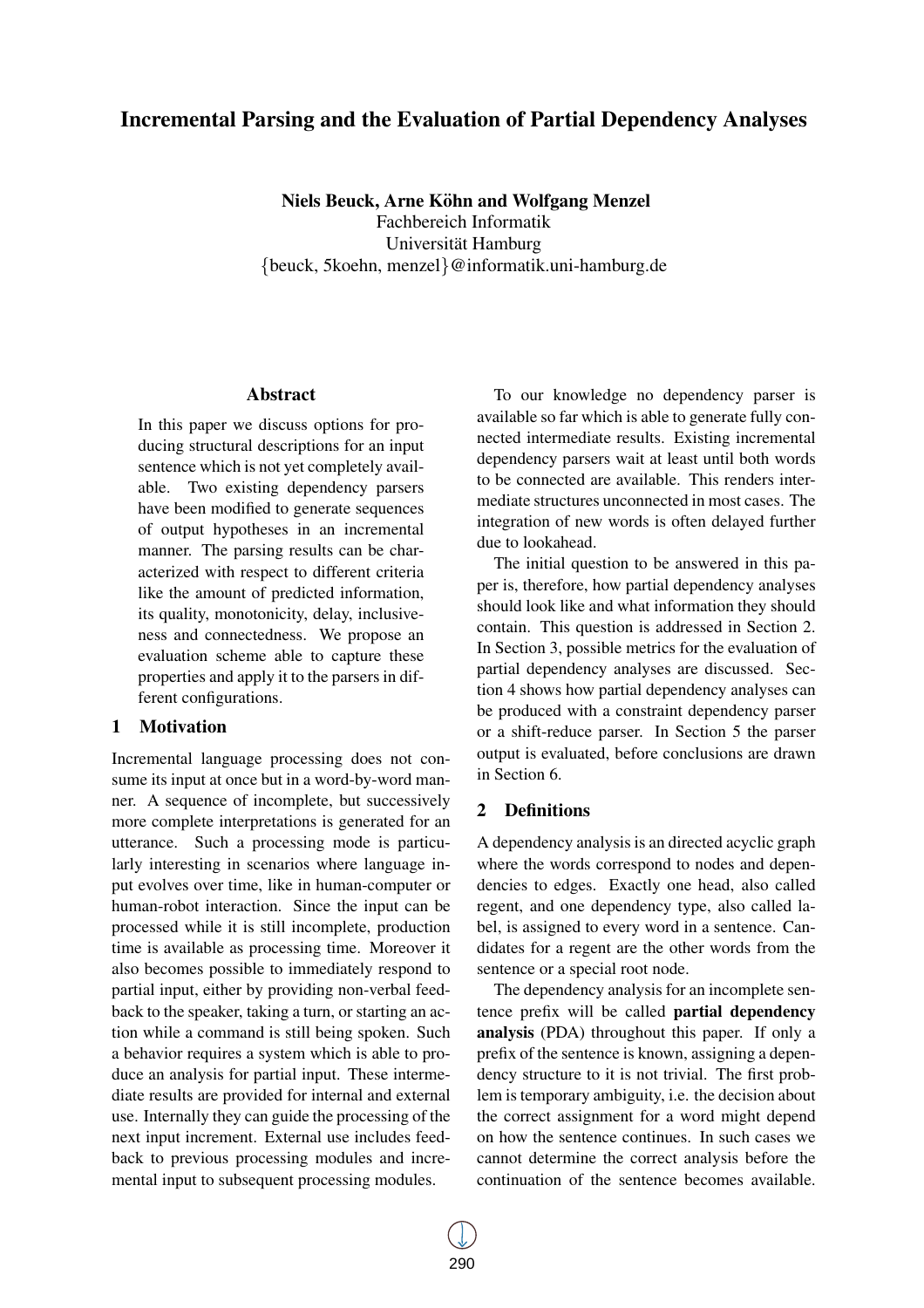This uncertainty aggravates the general problem of global ambiguity, which is omnipresent even in complete sentences.

A second problem is introduced, since the words already known are usually not sufficient to represent the correct analysis. This becomes obvious if the structure of a complete sentence is cut off at an arbitrary position. Then we can distinguish four kinds of dependencies: those with both nodes in the already known prefix, those with an unknown dependent, those with an unknown regent and those lying completely outside the prefix. The most problematic class here is the one with unknown regent, as the dependent is part of the prefix but cannot be assigned correctly to one of the possible regents as defined above, i.e. a known word from the prefix or the root node. There are two possibilities to deal with this problem: delaying the assignment, i.e. not including the respective word into the PDA, or predicting hypothetical nodes for the not yet seen input.

A PDA that assigns a regent to every word in the prefix will be called inclusive. An analysis that contains nodes in addition to the ones corresponding to words in the prefix or the root node will be called **predictive**. Correct PDAs have to be predictive to be also inclusive: if the correct regent is not available in the prefix, either a placeholder for it has to be provided, e.g. by prediction, or no regent can be assigned. The minimal extension that is necessary to guarantee inclusion will be called **minimal prediction**. It consists of a single node added to the list of permissible regents. This extra node is predictive in the sense that it does not correspond to a known word from the prefix and it is maximally unspecified, i.e., its surface word form, lemma, part-of-speech and its position beyond the fact that is to the right of the other words are unknown. Even its identity is unspecified, i.e., it could stand for an arbitrary number of words and two dependencies meeting at the predicted node do not necessarily meet in the complete dependency analysis.

Also the new node can only serve as regent, but not as dependent of any other node. This kind of predictive node was previously proposed by Daum (2004) and is called *nonspec* due to its unspecified nature. Assigning nonspec as regent is more informative compared to not including the respective dependent at all: Firstly, a dependency label can be assigned to the attachment and secondly,

it can be taken for granted that nonspec is neither one of the known words nor the root node. While delaying the attachment reflects the uncertainty about the correct regent, attachment to nonspec expresses the certainty that the word will not be attached to one of the already known words.

Although minimal prediction facilitates inclusion, it is not sufficient to guarantee the connectedness of a dependency structure, A (partial) dependency analysis is called connected, if there is a path of dependencies, ignoring direction, between every two words of the sentence (prefix).

Since nonspec itself does not have a regent, the words assigned to nonspec are not connected to the other nodes of the dependency graph. Such unconnected words cannot be easily related to the rest of the prefix in a semantic interpretation. We will therefore further extend the number of regents to allow structural prediction. Now predictive nodes themselves can be assigned to a regent. These so called virtual nodes differ from nonspec in that there can be more than one of them, that they require a regent themselves and that each virtual node represents exactly one word from the unknown suffix of the sentence. Features of virtual nodes like their part-of-speech or their order can be specified. Edges between virtual nodes are also possible.

## 3 Quality Metrics

In the previous section we presented two kinds of prediction which can be used to augment partial dependency analyses. To be able to compare them, we need to quantify and measure their quality.

#### 3.1 Attachment Score

For dependency analyses of complete sentences, quality is usually measured by the attachment score (AS). It is defined as the ratio of words in the sentence that have been assigned to the same regent as in a gold standard annotation of the same sentence (UAS) and, optionally, with the same label (LAS).

There are several difficulties in applying these measures to partial dependency analyses, especially to those including predictions: First of all, there are no gold standard annotations available for sentence prefixes, only for complete sentences. This problem can be addressed in two different ways: either by annotating a corpus of sentence prefixes, or by generating prefix annotations from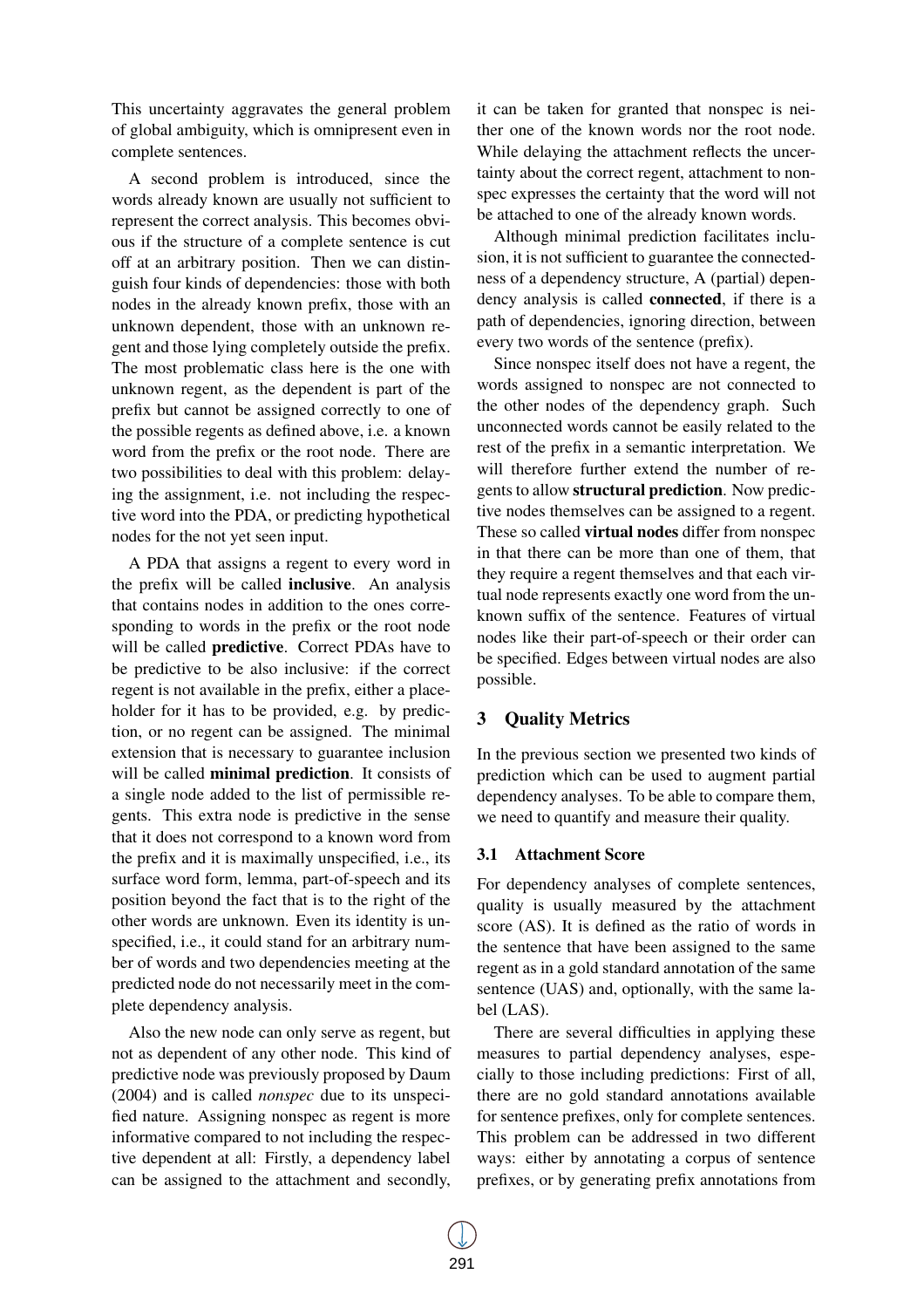existing full sentence annotations. As there are multiple prefixes for every sentence, annotating prefixes requires considerable effort compared to annotating complete sentences. In addition, temporary ambiguity might result in multiple plausible annotations for the same prefix. The same problem occurs if prefix annotations are extracted from a corpus of complete annotations. Two sentences might share a prefix but assign a different syntactic structure to the words in the prefix. $<sup>1</sup>$  The</sup> resulting corpus would then contain two "correct" analyses for the same sequence of words. Additionally, the interpretation for the complete sentence might not be the most plausible interpretation for each of its prefixes. However, a corpus large enough might level out these implausible prefix annotations by a greater number of plausible annotations for similar syntactic constructions. A parser that always chooses the more common structure for a prefix would then obtain a better score. In this paper we will use existing dependency annotations.

Complete dependency analyses can be rated with only one score instead of two values like precision and recall because the number of nodes is fixed for a given sentence in contrast to the number of nodes in a phrase structure graph. For PDAs, however, the number of words in the structures to be compared might vary, depending on how many of them have been included or predicted. Therefore, the accuracy measure for PDAs has either to be split into a precision and a recall part, or only inclusive PDAs with no prediction beyond minimal prediction can be considered.

Structurally predictive PDAs can be reduced to minimal predictive ones by interpreting all attachments to predicted regents as minimal predictive attachments and ignoring all attachments of predicted dependents. For cases of non-inclusiveness, where words only remain unattached as long their heads are not yet available, the missing attachments can be interpreted as nonspec attachments<sup>2</sup>.

This way we can guarantee a fixed number of dependents for a prefix.

Let A be an annotation consisting of dependency arcs (dependent, label, regent). Then the annotation  $A_P$  for a prefix P is:

 $A_P = \{(d, l, r) \in A | d \in P \land r \in$  $P \cup \{\text{root}\}\cup \{(d, l, \text{nonspec})| d \in P \ \wedge$  $\exists_x((d, l, x) \in A \land \neg x \in P \cup \{\text{root}\})$ 

A general PDA  $B$  for a prefix  $P$  can be reduced to a minimal predictive and inclusive PDA:

 $\hat{B} = \{ (d, l, r) \in B \vert d \in P \land r \in P \cup$  $\{root\}$  ∪  $\{(d, \text{nolabel}, \text{nonspec})\}\ d \in P \wedge$  $\neg \exists x.(d, \_, x) \in B$   $\cup$   $\{(d, l, \text{nonspec}) | d \in$  $P \wedge \exists v. (d, l, v) \in B \wedge virt(v)$ 

With this normalization we can assign an attachment score to a PDA as usual. This measurement does not reward prediction beyond the minimal prediction, but provides a common ground for all inclusive partial dependency analyses.

For the Prefix "John" of the sentence "John buys a book" the annotation  ${A = (John, SUBJ, buys), (buys, S, root)...}$ and the predictive analysis  $B_1$  =  $\{(John, SUBJ, [virt]), ([virt], S, root), ...\}$ would both be normalized to  $\{(John, SUBJ, nonspec)\},$  resulting in an AS of 100%. The non-inclusive and empty analysis  $B_2 = \{\}$  would be normalized to  $\{(John, nolabel, nonspec)\},$  resulting in a UAS of  $100\%$ , but a LAS of  $0\%$ .

#### 3.2 Accumulating prefix scores

Incremental parsing does not produce a single prefix analysis, but sequences of them. Simply accumulating the accuracies for all the words in all prefixes would introduce a strong bias in favor of the earlier tokens: a word appearing early in a sentence will have a greater influence on the overall score than a later one, giving it more weight in the accumulated score.

Therefore, we apply a sliding window to the sequences of PDAs. For every word the attachment status is determined not only for the prefix it first appears in (and the final result), but also for a fixed number of prefixes in the vicinity of the first appearance. This allows us to investigate the temporal evolution of a word's attachment as well as to give all words the same weight.<sup>3</sup>

 $1$ Among 15000 sentences from the Negra corpus more than 5000 share a prefix with another one, which is annotated differently. 81% of these shared prefixes are of length one, 15% of length two and 4% longer than two.

<sup>&</sup>lt;sup>2</sup>However, no dependency label can be assigned in such a case. Also, incremental parsers can use lookahead to incorporate features of later words into the decision for a word. This interferes with the re-interpretation of missing attachments as attachments to nonspec, since it would be wrongly assumed that all the words in the lookahead window should be attached to nonspec. Therefore, such results are better dealt with by specifying the fixed lookahead size or providing a separate

recall value.

<sup>&</sup>lt;sup>3</sup>modulo effects at the start and end of the sentence, depending on the window size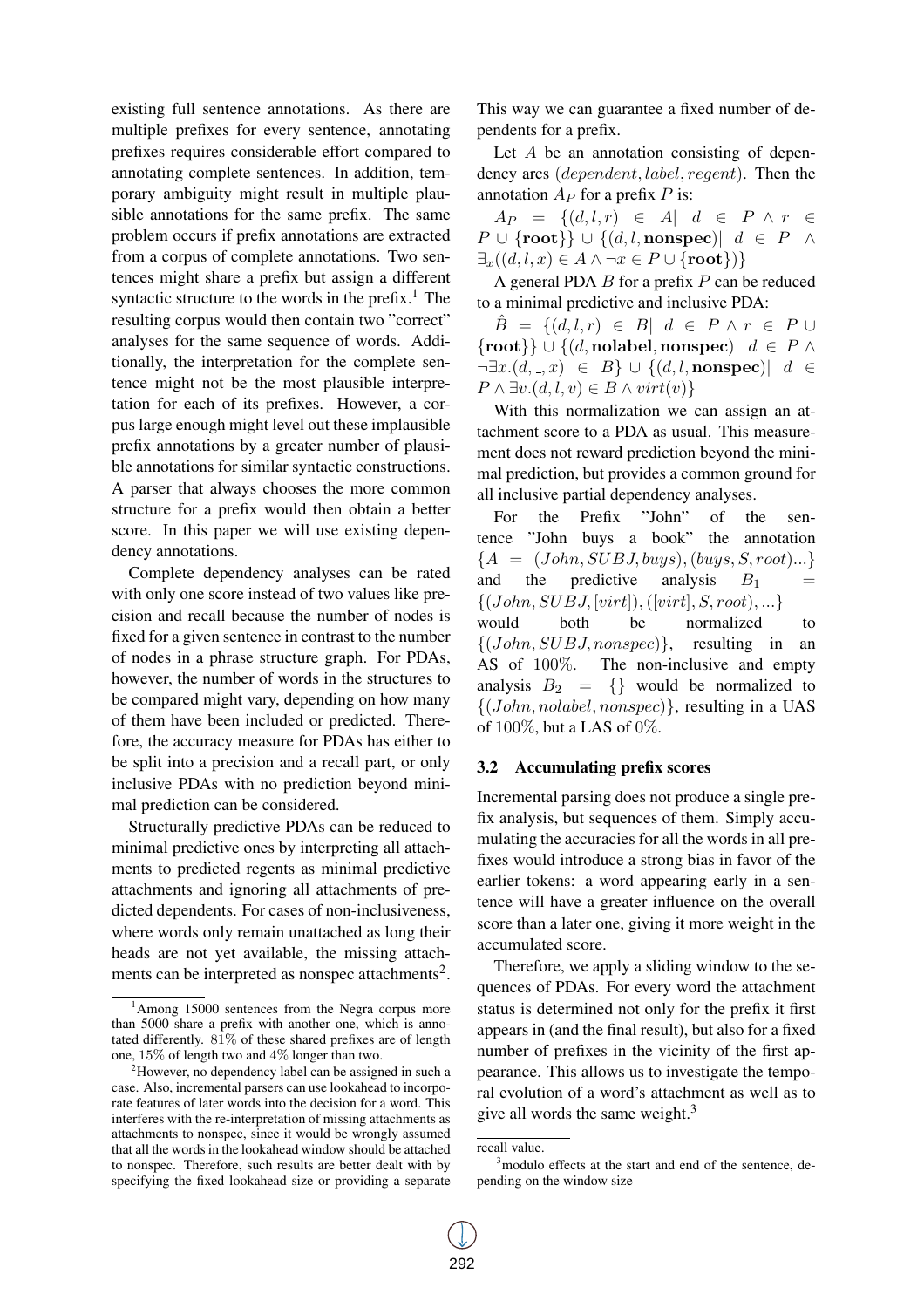

Figure 1: Sliding window for prefix n and  $n + 1$ with relative word indices

Note, however, that for incremental systems using lookahead there might not be a single PDA for every input increment. As the lookahead window must first be filled up before any output can be generated, no explicit output will be produced for the first  $n$  input increments. As the final input increment fills the lookahead window of the last  $n+1$  words, there are  $n+1$  output increments for it. This can be compensated by adding  $n$  empty output increments at the beginning and by keeping only the final analysis for the last input increment.

We can determine three different attributes for an attachment: its correctness (including the label or not), its status (i.e., whether it is included, not included, a minimal or a structural prediction) and its stability (i.e., whether it differs from a later PDA). There might be a difference in the degree to which the predictive attachments are specified. Here, we distinguish between minimal prediction without dependency label, with dependency label and structural prediction.<sup>4</sup>

For every PDA the window is centered at the rightmost input word, so that the previous words are assigned to slots with ascending numbers, as illustrated in Figure 1. The correctness  $C_{minP}$  for a given slot for a given prefix is determined as discussed above for the attachment score where nonspec matches any non-included word. Precision  $P_{minP}$  and recall  $R_{minP}$  can then be calculated by dividing by the number of included words in the PDAs or the total number of encountered words respectively.<sup>5</sup> Both can be averaged for the window (cf. Figure 2).

With respect to structural prediction two addi-

tional aspects have to be considered. First of all, the predicted words have to be mapped to words from the gold standard in a one-to-one correspondence. While different mappings might be possible, the mapping bm with the best overall accuracy is chosen. This optimum might depend on whether accuracy is measured labeled or unlabeled, we use unlabeled attachment. Given that a virtual node can partake in more than one dependency edge, i.e. it has one regent and an arbitrary number of dependents, a virtual node can possibly be mapped even if some of these attachments are incorrect. Mappings that share no edge with the gold standard annotation are not considered. Therefore, some virtual nodes might remain unmapped. As the optimal mapping might change as the prefix of a sentence grows, the same virtual node can be mapped to different words for consecutive PDAs. Per definition, all predictions still left in the final result are incorrect.

Secondly, with structural predictions words can be assigned to a regent before they become part of the available prefix. This corresponds to a negative slot index in the window. The sliding window, however, is applied to the positions of the words in the gold standard annotation, not in the PDA, as virtual nodes are not located at a specific position. Thus, they only have the potential to be captured by the sliding window if being successfully mapped. If mapping fails, the virtual node has no well-defined position. Therefore, only the recall of structural  $R_{strP}$  prediction, but not the precision  $P_{strP}$ , can be determined by means of a sliding window alone. For words with a negative slot number, we calculate the correctness  $C_{strPV}$  independently of slots for all predicted words and combine it with the correctness of the non-negative slots to obtain an accumulated precision, as defined in Figure 2

### 3.3 Stability

The stability score for a given slot is calculated like precision, but the PDA is compared to the final annotation found by the parser instead of the gold standard annotation.

#### 3.4 Connectedness

Early semantic interpretation requires to integrate incoming words into a connected structure immediately. We quantify the degree of connectedness of a PDA by means of its average fragmentation,

<sup>4</sup>Even a more comprehensive prediction including the lexical features of a word or its surface form would be possible. This has not been considered here as the choice of the correct lexical reading is also not covered by the usual definition of the attachment score.

<sup>5</sup>This number depends on the slot number: all words are encountered by slot  $\overline{0}$ , but slot n will not encounter the last n words of a sentence.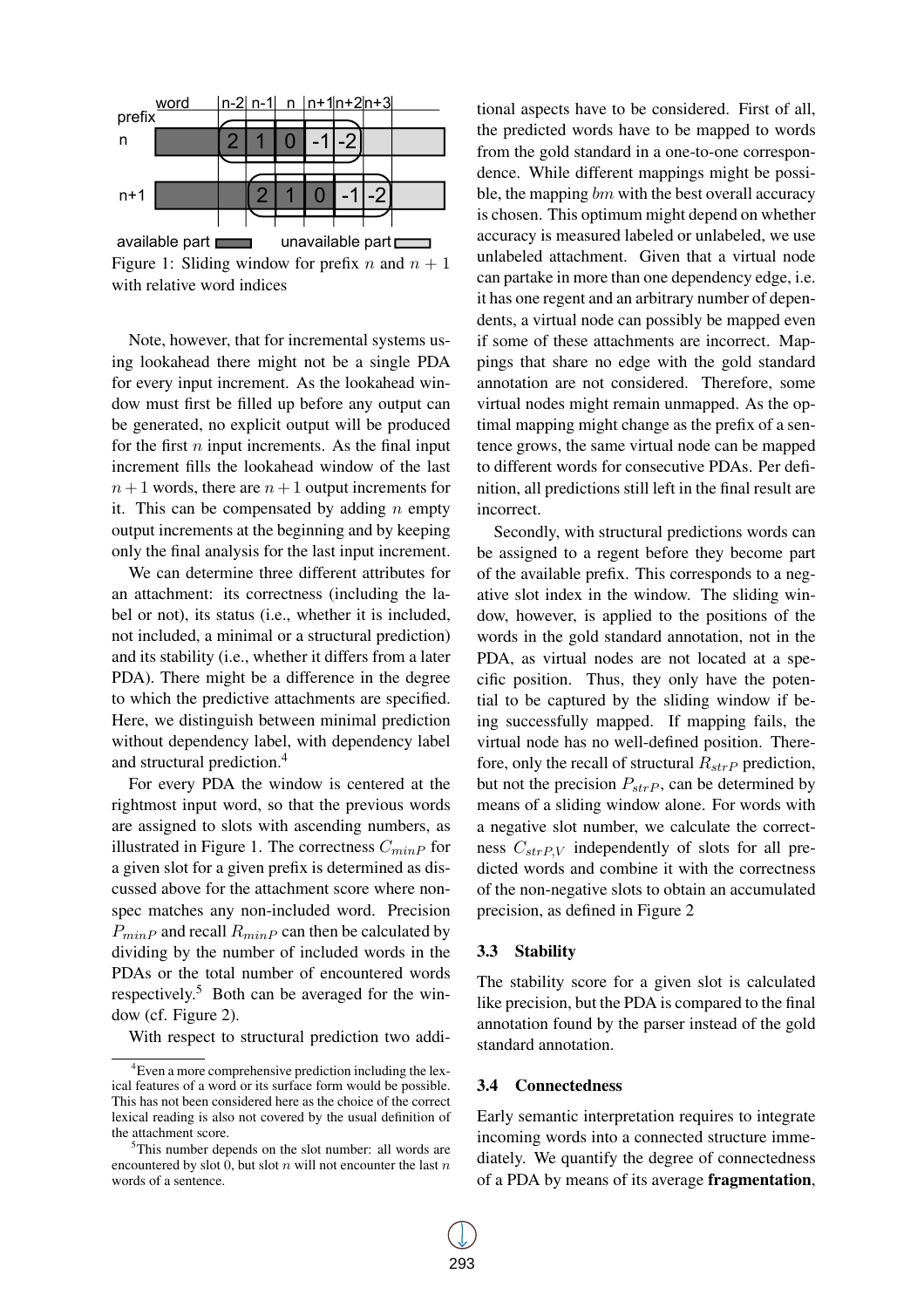$$
R_{minP} := \frac{\sum_{p \in P_s} \sum_{i \in W} C_{minP}(i, pda_p, |p|)}{\sum_{i \in W} (|s| - |i|)}
$$
  
\n
$$
P_{minP} := \frac{\sum_{p \in P_s} \sum_{i \in W} C_{minP}(i, pda_p, |p|)}{\sum_{p \in P_s} |pda_p \cap W|}
$$
  
\n
$$
R_{strP} := \frac{\sum_{p \in P_s} \sum_{i \in W} C_{strP}(i, pda_p, |p|, bm(pda_p))}{\sum_{i \in W} (|s| - |i|)}
$$
  
\n
$$
P_{strP} := \frac{\sum_{p \in P_s} (\sum_{i \in W_+} C_{strP}(i, pda_p, |p|, bm(pda_p)) + \sum_{v \in V_{pda_p}} C_{strP,V}(v, pda_p, bm(pda_p)))}{\sum_{p \in P_s} (|pda_p \cap W_+| + |V_{pda_p}|)}
$$
  
\n
$$
C_{minP}(sID, pda, n) := \begin{cases} 1 & \text{if } reg_{pda}(n - sID) = reg_{gold}(n - sID) \\ 1 & \text{if } reg_{pda}(n - sID) = nonspec \land reg_{gold}(n - sID) > n \\ 0 & \text{else} \end{cases}
$$
  
\n
$$
C_{strP}(sID, pda, n, map) := \begin{cases} 1 & \text{if } map(reg_{pda}(n - sID)) = reg_{gold}(map(n - sID)) \\ 0 & \text{else} \end{cases}
$$
  
\n
$$
C_{strP,V}(vn, pda, map) := \begin{cases} 1 & \text{if } map(reg_{pda}(vn)) = reg_{gold}(map(vn)) \\ 0 & \text{else} \end{cases}
$$

Figure 2: Definitions for precision and recall for a single sentence, where  $P_s$  is a the set of all prefixes of a sentence s, W the slot-ids of the used window,  $W_+$  the non-negative ones,  $pda_p$  the analysis for a prefix p,  $V_{pda}$  the virtual words used in pda and |pda ∩ W| the amount of arcs in an analysis covered by the window, i.e. the number of included words.  $bm(pda)$  is the best mapping as defined in Section 3.2.

defined as the average number of tree fragments in addition to the first one.

This is an indication of how many attachments have to be changed at least, to produce a connected tree. As minimal predictive attachments do not predict whether they attach to the same word, each such attachment has to be counted as a potential root of an additional tree fragment. Punctuation marks are never integrated into the dependency graph, and therefore not be considered. The average fragmentation number can then be compared to the fragmentation of the gold standard annotation.

## 4 Implementation

In this section we will present two approaches for incremental parsing which produce partial dependency analyses that are both inclusive and predictive. We modified two existing parsing systems  $WCDG<sup>6</sup>$  and MaltParser<sup>7</sup> to generate incremental output.

#### 4.1 WCDG

Weighted Constraint Dependency Grammar (WCDG) is a framework, which maps depen-

dency parsing to the problem of constraint optimization (Schröder, 2002). Menzel (2009) proposed an incremental parsing strategy for WCDG based on the repair based algorithm frobbing (Foth, 2006). It tries to improve an initial structure through a sequence of conflict driven transformation steps. To perform incremental parsing this algorithm can be applied to the prefix of a sentence, and the generated structure (plus an arbitrary attachment for the new words) is used as a starting point for the analysis of the extended prefix. This approach is non-monotonic, as the previous PDA provides only a starting point for the next search step, but the resulting PDA does not need to include all the arcs of its predecessor. WCDG is able to profit from information contributed by external modules (Foth, 2006). We used only use the most essential ones: a PoS tagger and a PP attacher, for our experiments.

## Nonspec

As frobbing produces inclusive dependency analyses where a regent is assigned to every word, the system has to assign a regent even in the absence of the intended one (c.f. Section 2). A suitable attachment point has to be made available. A minimal prediction with a nonspec node serves exactly this purpose.

<sup>6</sup>https://nats-www.informatik.

uni-hamburg.de/view/CDG/

<sup>7</sup>http://maltparser.org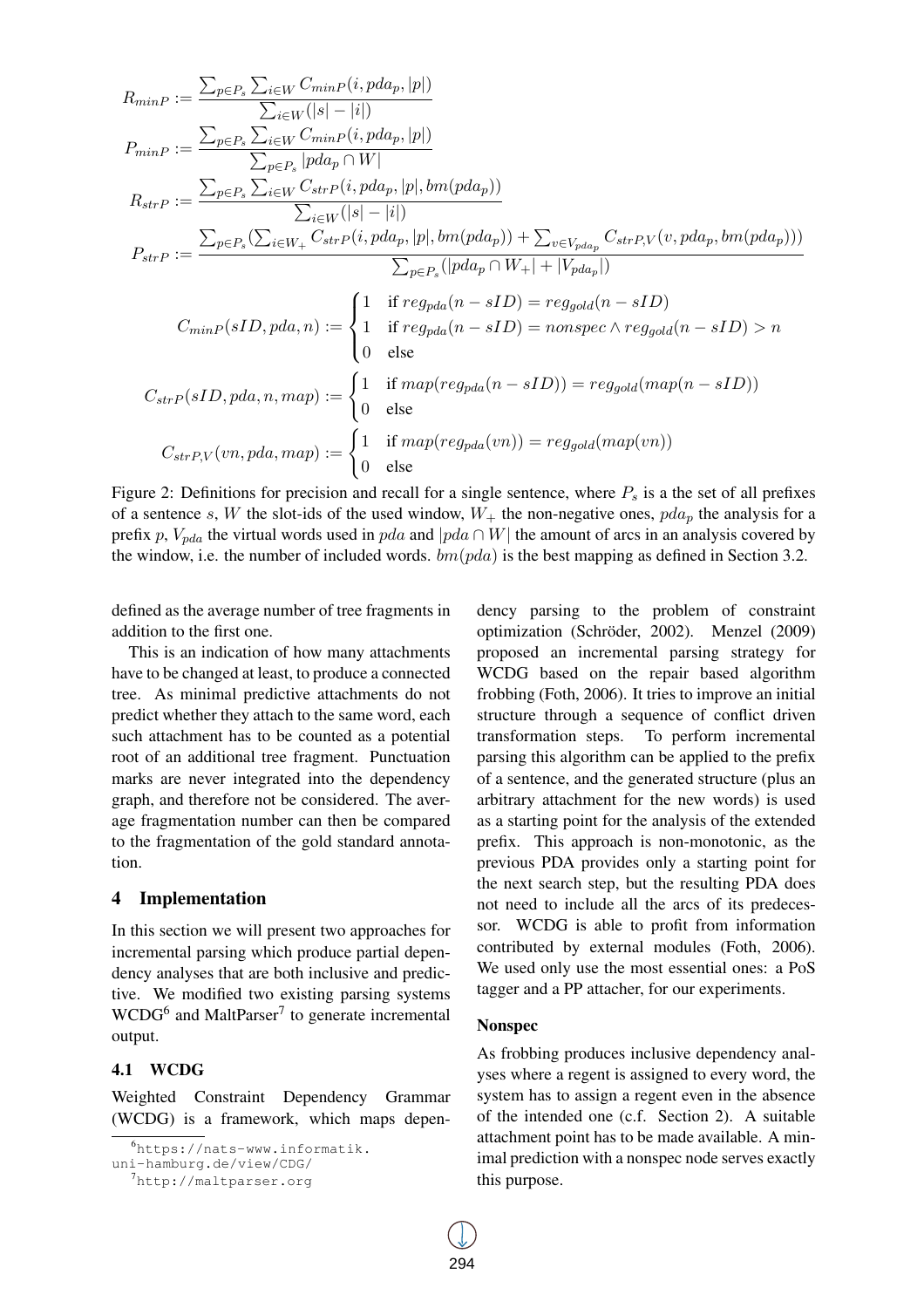With nonspec, the grammar has to be changed in two regards. First, a constraint is added to slightly penalize nonspec attachments. It guarantees that a nonspec attachment is only chosen if no suitable real regent is available.

A second change adds guards to the constraints to prevent non-existing attributes of the regent from being accessed. These guards are specified in a way that they replace the non-specified feature with an optimistic estimation. For example a query for a comma between the two ends of a dependency edge would return *true* for constraints demanding a comma, while the same query would return *false* in a constraint that forbids a comma (unless there is already a comma in the known part of the prefix).

### Virtual Nodes

While this implementation of incremental dependency parsing accomplishes minimal prediction, it does not exhaust the potential for syntactic prediction of a given grammar. Constraints demanding the existence of certain words or their lexical features are either prevented from accessing those features, or alternatively their violation, like an unsatisfied verb valency, is simply accepted because no less penalized alternative is available. In particular, no proof is required that and how a predicted regent itself could be integrated into the rest of the dependency structure without violating additional constraints. To extend the range of prediction in dependency analyses, the concept of virtual nodes as defined in Section 2 is used.

Since the frobbing search algorithm is not able to add or remove words to or from the constraint problem, a maximal set of potentially useful predictive nodes has to be introduced prior to search. As with nonspec, attachments to and from virtual nodes are penalized slightly. Virtual nodes which are not integrated into an analysis stay unconnected and are considered unused. As a result, used virtual nodes are per definition always attached to another node. Unused virtual nodes are assigned to the root node with the empty label as dependency type. They may not be assigned as regents to other words. This is enforced by a hard constraint in the grammar. They are not considered part of the sentence and can safely be removed from an analysis without altering its meaning.

Example for an unused virtual node:



Example for a used virtual node:



Example for a partially used virtual node, a constellation that is not allowed by the grammar:



Virtual nodes, once added to the constraint problem technically behave like other words. Their predictive nature is not visible to the search algorithm, as the topology of the search space remains the same. All restrictions mentioned above are enforced via constraints in the grammar. To be able to distinguish between virtual and non-virtual nodes in a constraint, a new attribute *virtual* is defined. A corresponding predicate can be invoked by a constraint definition. With this approach, prediction, i.e. the inclusion of virtual nodes into the dependency structure, is purely constraint driven.

We can distinguish between two kinds of prediction, bottom-up and top-down. In bottom-up prediction, the inclusion of a predictive node is driven by an unconnected word, for which every other integration would result in constraint violations. Top-down prediction is conflict driven in that a specific constraint violation indicates the need for an additional dependent of an existing word, as it is the case for verb valencies. By providing the search algorithm with a set of predictive nodes for potential use, predictive partial results can be generated without further adaption of the algorithm. All that is needed is adding candidates for dependency arcs for the virtual nodes to the search space and extend the grammar, as discussed above.

## Replacement of virtual nodes

After a prediction has been included into an incremental parsing step, it has to be replaced later on with a word from the input, once a fitting word be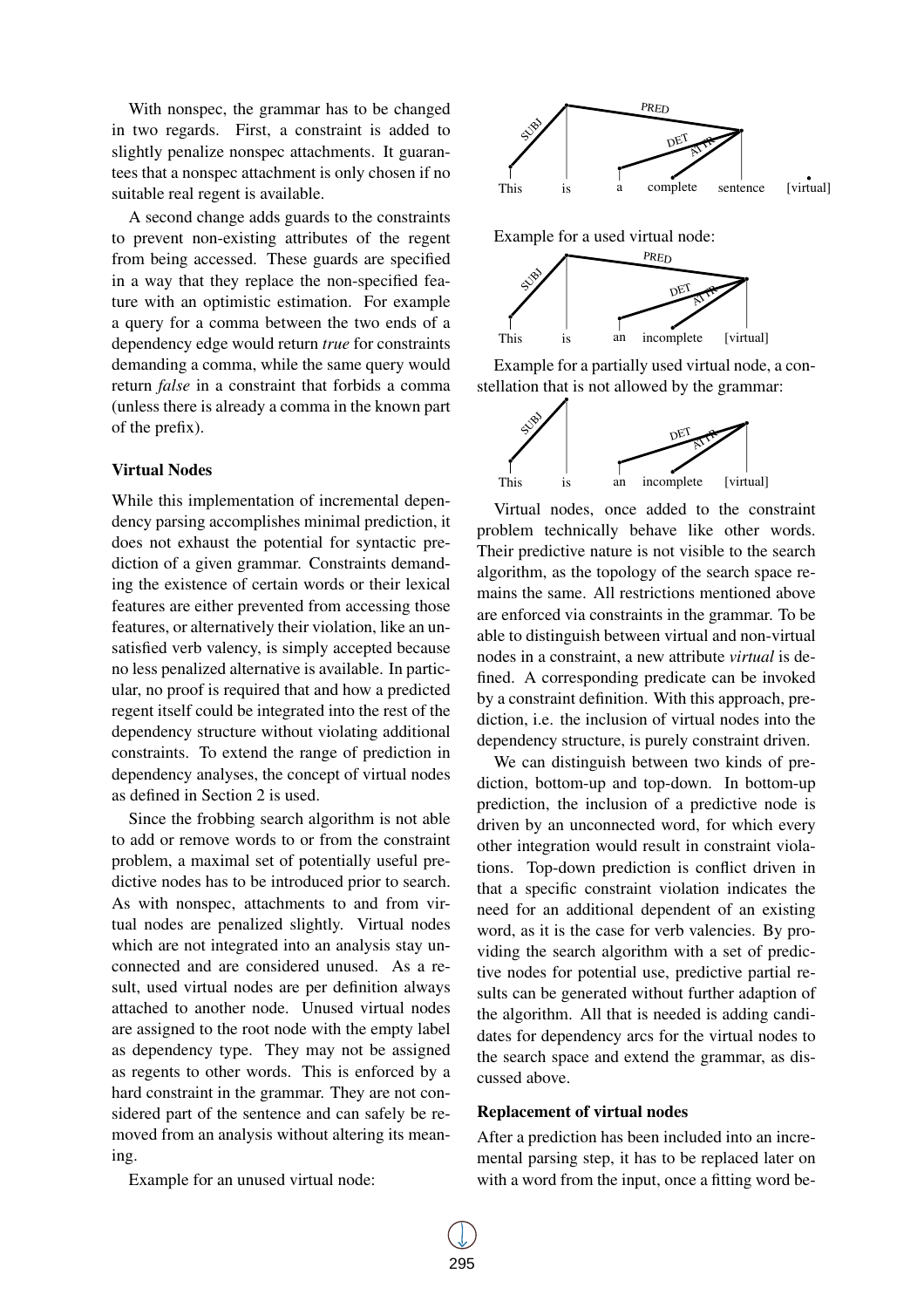comes available. This can in principle be achieved by the search algorithm, but many transformation steps might be needed to properly integrate it into the existing structure. An alternative consists in checking for each new word prior to search, whether it can fill one of the used virtual nodes, instead of adding it as a separate word to the structure.

To determine whether a replacement is successful, the ratio of penalties assigned by the grammar before and after replacement is compared to a threshold. If at least one successful replacement has been found, the one with the highest score is used as starting point for the next search step. Otherwise the word is appended as usual.

### 4.2 MaltParser

MaltParser (Nivre et al., 2007) is a dependency parser which provides an incremental algorithm but no incremental output in the sense of intermediate analyses for prefixes. We, therefore, had to modify the parser in a way that allows us to extract partial dependency analyses from its hypothesis space. For that purpose the set of already submitted dependency arcs is recorded immediately before the next word in the input buffer is read, while yet unattached words are considered to be attached to nonspec. This allows us to recover the PDAs for every increment.

There are several algorithms available for Malt-Parser. The best choice depends on coverage of non-projectivity, eager arc attachment and explicit root handling. As the evaluation is done for German, a language with a comparably high degree of non-projective constructions, it is mandatory to use a version which is able to deal with nonprojectivity.

In general, the shift-reduce approach used by MaltParser does not guarantee an arc to be built as soon as both nodes are available. As the attachment reduces the token from the stack rendering it unavailable to further attachments, dependents to the right of their head cannot be attached before all their dependents have been included into the structure. Nivre (2003) proposed a so called arc-eager approach, which splits the *right-reduce* action into a *right-arc* and a *reduce* action. This modification allows an immediate attachment, once head and dependent are available.

There are two ways to deal with root attachment, either as an explicit attachment via an arc building action or by waiting until the sentence has been completely parsed and attaching all words still left unattached to the root. For our purpose we need the explicit root attachment approach to be able to distinguish temporarily unattached words (interpreted as nonspec attachment) from root attachments. The explicit root attachment implemented by MaltParser has proven not to be exhaustive. Especially punctuation tokens are always left unattached. As those are always attached to the root, it is easy to deal with them separately. For other words that are left unattached despite explicit root handling there is no way to detect whether they will stay unattached until the end of the sentence. The impact of this problem on accuracy, however, is minimal, as for these words the root attachment would often be incorrect as well.

From the algorithms fulfilling these requirements we choose the 2-planar algorithm (Gómez-Rodríguez and Nivre, 2010), as it provides the best performance for German and does not require post-processing to recover non-projective links. It uses an approach with two stacks and an additional parsing action to *switch* between them. Although this does not allow it to parse general nonprojective structures, all 2-planar non-projective structures can be dealt with, which covers most non-projectivities in most natural languages, e.g., more than 98% for German. For more details see Gómez-Rodríguez and Nivre (2010).

## 4.3 Differences between WCDG and **MaltParser**

The biggest difference is that MaltParser is trained on a tree-bank while WCDG uses a manually generated dependency grammar together with trained external components.

Both parsers apply an incremental algorithm in the sense that information from a previous analysis are used to calculate the analysis for the extended prefix, but apply different strategies to deal with temporary ambiguity as defined in Beuck et al. (2011). While WCDG applies reanalysis, resulting in timely but non-monotonic output, Malt-Parser applies lookahead, resulting in monotonic but delayed output.

## 5 Evaluation

## 5.1 Setup and data

In this section we will compare different configurations of MaltParser and WCDG by evaluating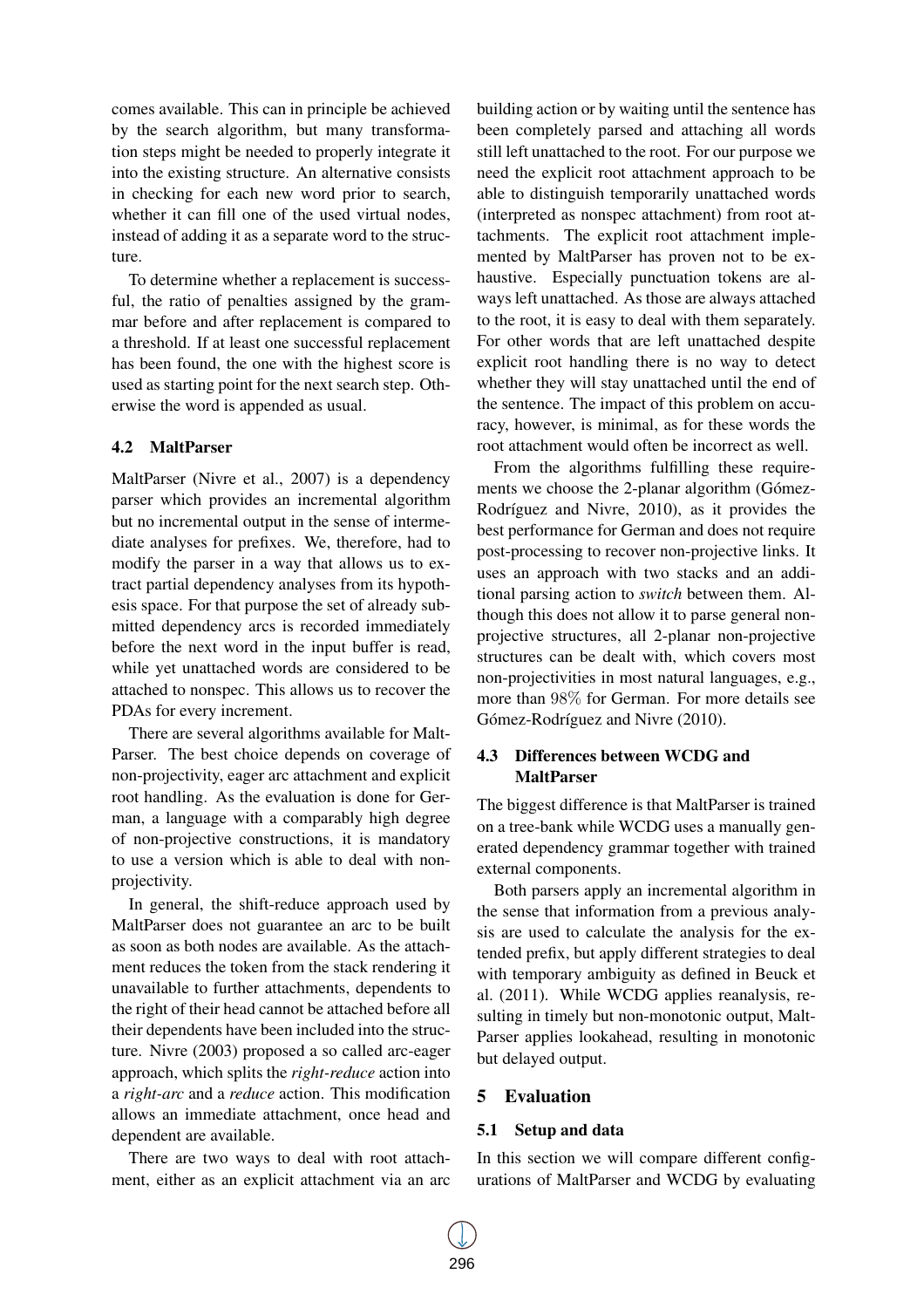them with the metrics proposed in Section 3. Evaluation has been carried out on 500 German sentences from the Negra corpus converted to a dependency structure. MaltParser was trained on 15000 different sentences from the same corpus.

Also, the parsers are compatible with different strategies of incremental PoS tagging. While MaltParser is restricted to taggers with best guess or lookahead strategies, WCDG is able to integrate multi-tagging and non-monotonic tagger output. Based on the evaluation of incremental PoS taggers in Beuck et al. (2011), we chose the TnT tag $ger<sup>8</sup>$  with multi-tagging and retagging of each prefix for WCDG, while MaltParser is combined with SVMTool<sup>9</sup> using a lookahead of one or zero, depending on the configuration.<sup>10</sup> As MaltParser accuracy is often reported on gold tagged input, we also provide these numbers for a comparison with already published non-incremental results.

We evaluated MaltParser configurations with a total lookahead between zero and four, as well as incremental WCDG configurations with nonspec (NS), virtual nodes (VN), and both mechanisms activated (VN+NS). All these configurations are evaluated with the scheme for minimal prediction  $(P_{minP}$  and  $R_{minP}$ ). In addition, the WCDG-VN configuration is evaluated in terms of structural prediction ( $P_{strP}$  and  $R_{strP}$ ).

#### 5.2 Discussion

Table 1 contains final accuracy, as well as precision and recall values integrated over a window of size 9. Figure 3 shows the temporal evolution of accuracy and stability within the window for different parser configurations. In these figures the different behavior of MaltParser and WCDG become apparent.

Due to the monotonic nature of MaltParser, the only possible change in subsequent output increments is the replacement of minimally predictive attachments by fully specified ones. Thus, the average accuracy of attachment decreases after the initial appearance of a word. In contrast to this, the accuracy can even rise over time if reanalysis is allowed as in WCDG. Here, the stability of initial attachments is only 70%, i.e., 30% of the

attachments have been changed later on.<sup>11</sup>

A noteworthy observation is that WCDG proposes significantly more erroneous initial attachments to available words, where a predictive attachment would be a better choice. Obviously, it is too eager to attach words to available regents, but is able to recover in many cases by means of reanalysis.

The delayed output of the configurations with lookahead leads to a smaller number of slots $^{12}$  in the window having received any attachments. This is reflected in a reduced recall.

Structural prediction with WCDG leads to an increased recall score, 48.6% compared to the best recall without structural prediction of 46.2% for MaltParser) and 44.3% for WCDG. The precision, however, is reduced, but it should also be noted that a structural predictive attachment contains more information. If we ignore this additional information and interpret the virtual nodes only in a minimal predictive sense, precision and recall are higher than in the configuration with nonspec. The real benefit of structural prediction can be seen in the significantly reduced fragmentation, as indeed the PDAs are connected to a similar degree as the gold standard annotations for the full sentences (which has a fragmentation of 0.17%).

#### 6 Related Work

To our knowledge, partial dependency analyses have not been investigated previously in detail. Work on incremental dependency parsing like Nivre (2004) was focused on the incrementality of the algorithm, not on providing an incremental interface. Therefore, the output of intermediate results was not a primary goal. In other cases, like Menzel (2009), the evolution of partial analyses has been studied, but no broad scale evaluation has been carried out.

Regarding connected partial analyses in other grammar formalisms, Demberg and Keller (2008) presented a variant of the tree adjoining grammar (TAG )formalism that is able to incrementally produce fully connected prefix analyses. In this approach prediction plays a strong role, too. Top-

<sup>8</sup> http://www.coli.uni-saarland.de/ thorsten/tnt/

<sup>9</sup> http://www.lsi.upc.edu/ nlp/SVMTool/

<sup>&</sup>lt;sup>10</sup>Another reason for not using SVMT for WCDG, besides performance in different incremental tagging modes, is that SVMT is not able to provide tag percentages, which are needed as constraint weights in WCDG.

 $11$ In fact there is also a kind of non-monotonicity in Malt-Parser, if we interpret the unattached words as "to be attached to a not yet available word". These are reinterpreted as being attached to root in the final result, leading to stability reduction of 5%

<sup>&</sup>lt;sup>12</sup>The few assignments in slots 0-3 in Figure 3d are due to an end-of-sentence effect, where the lookahead window is filled preliminarily.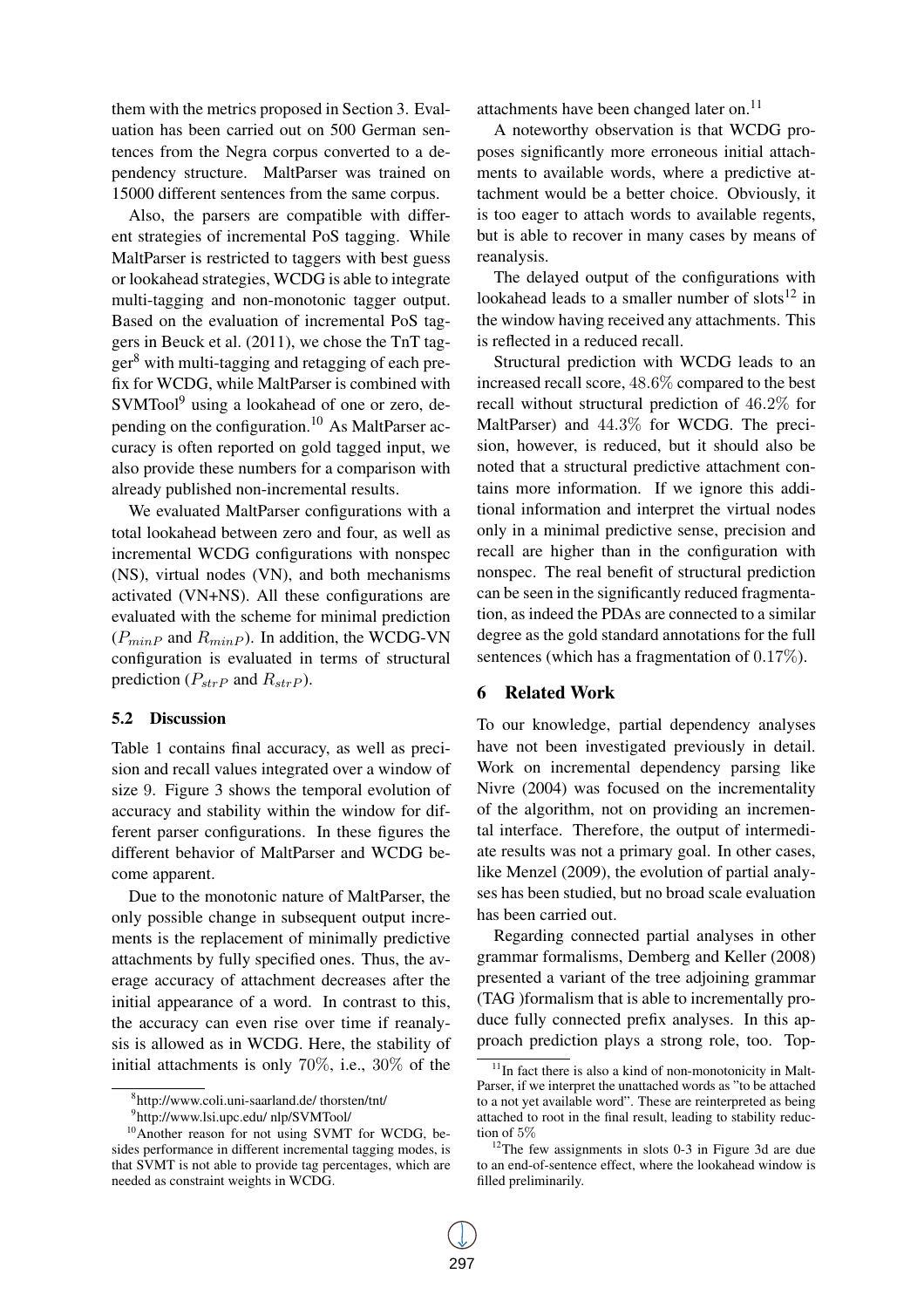| parser                        | configuration | final AS  |         | Average   | Sliding Window |                          | Precision of  |
|-------------------------------|---------------|-----------|---------|-----------|----------------|--------------------------|---------------|
|                               |               | unlabeled | labeled | Fragment. | Precision      | Recall                   | struct. pred. |
| <b>Minimal Prediction:</b>    |               |           |         |           |                |                          |               |
| <b>WCDG</b>                   | <b>NS</b>     | 87.02%    | 84.95%  | 1.00      | 78.22%         | 43.28%                   |               |
|                               | <b>VNs</b>    | 86.74%    | 84.57%  | 1.00      | 79.98%         | 44.25%                   |               |
|                               | $VNs + NS$    | 86.58%    | 84.43%  | 1.00      | 79.95%         | 44.23%                   |               |
| Malt                          | $LA$ $0+0$    | 82.28%    | 78.99%  | 1.45      | 83.57%         | 46.24%                   |               |
|                               | LA $1+0$      | 84.27%    | 80.65%  | 1.36      | 85.27%         | 38.59%                   |               |
|                               | $LA 2+0$      | 84.62%    | 80.98%  | 1.26      | 86.00%         | 30.75%                   |               |
|                               | $LA 2+1$      | 85.04%    | 81.74%  | 1.10      | 86.81%         | 23.28%                   |               |
|                               | $LA$ 3+1      | 85.06%    | 81.66%  | 0.98      | 87.11%         | 16.06%                   |               |
| <b>Structural Prediction:</b> |               |           |         |           |                |                          |               |
| <b>WCDG</b>                   | <b>VNs</b>    | 86.74%    | 84.57%  | 0.16      | 77.05%         | 48.55%                   | 63.46%        |
| Gold Tagged:                  |               |           |         |           |                |                          |               |
| Malt                          | gold tags     | 88.76%    | 86.25%  |           |                | $\overline{\phantom{a}}$ |               |

Table 1: Evaluation of incremental WCDG with different configurations regarding prediction; Lookahead numbers are given as "parser LA + tagger LA"



Figure 4: A connected (a) and an unconnected (b) PDA

down prediction is facilitated through substitution nodes in lexical entries, e.g. verbal valencies. Bottom up prediction is achieved by means of connection paths, i.e. the need for additional nodes to connect a subtree to the rest of the structure. A comparison with our results by applying the proposed metrics on derivation trees of TAGS is beyond the scope of this paper but a promising topic for further research.

The metrics in this paper only capture syntactic similarity, but not the utility of an analysis for an application task. Eventually, a more semantically oriented measure would be desirable, which reflect the amount of semantic information conveyed by a structure. The sentence prefix "John buys a red", for example, contains the information  $buys(John, X)$  and  $color(X, red)$ . Since such an information can be more easily extracted from a

predictive dependency analysis like the one in Figure 4 a) compared to the not connected analysis (4 b)), it would be desirable to assign a higher recall value to a). An application oriented measure for prefix analyses is defined by Schlangen et al. (2009) where several variants for incremental reference resolution are discussed. They are, however, only applicable for utterances with a single reference.

## 7 Conclusions

In this work we presented a definition of partial dependency analyses that allows us to derive fully connected structures by introducing predicted nodes into the dependency graph. It was discussed how the attachment score metric can be extended to also cover such prefix analyses. In addition, a windowing approach was adopted to analyse the temporal evolution of incremental output sequences in more detail.

Using these measures, two existing dependency parsers have been compared. Obviously, there is still a large number of parameters left unexplored, especially for the instantiation of virtual nodes. Eventually, it will be interesting to study possible similarities between psycholinguistic findings about garden path or reanalysis phenomena and the behaviour of the presented architectures.

This work was funded by the Deutsche Forschungsgemeinschaft (DFG) as part of the International Graduate Research Group CINACS.